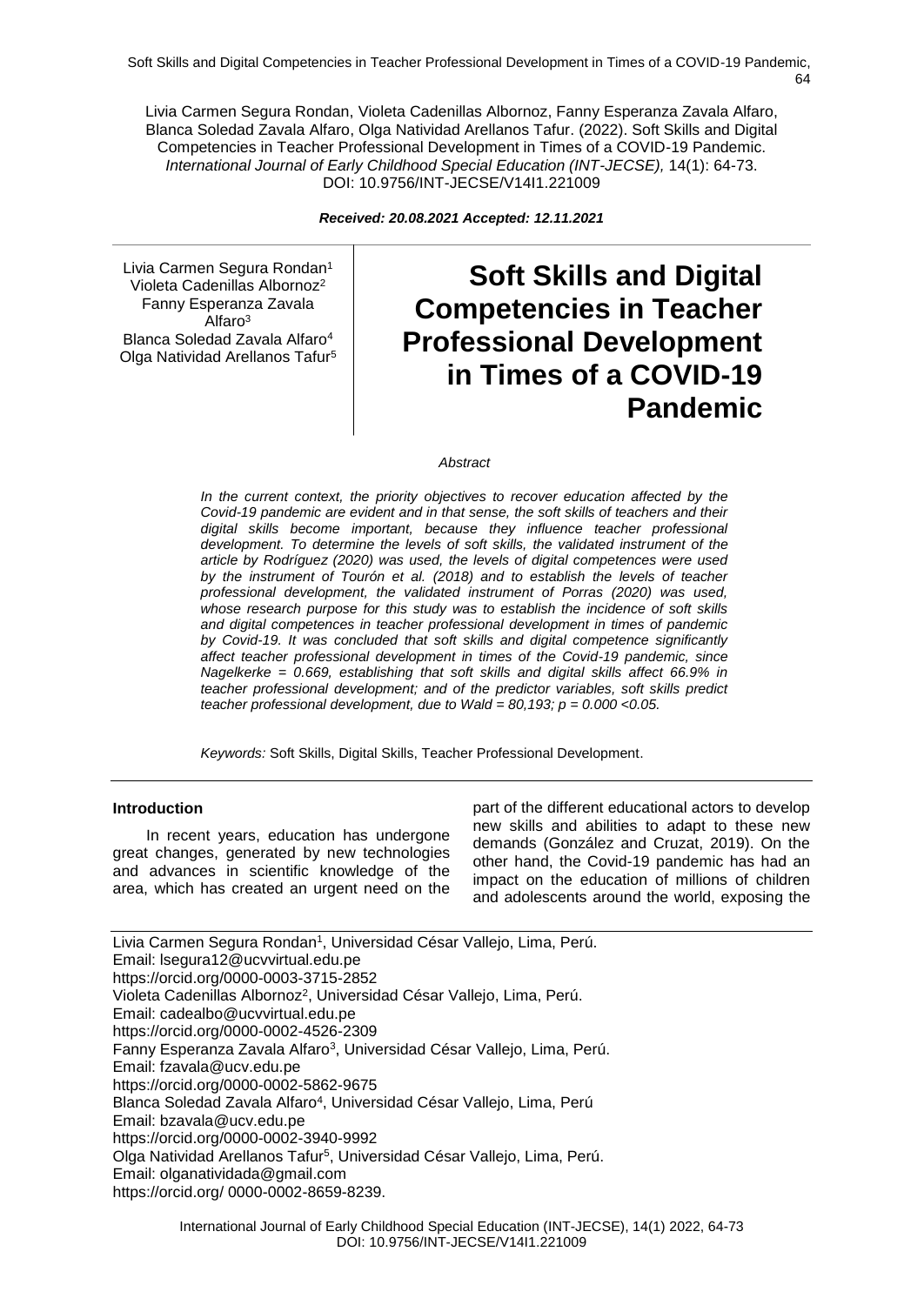shortcomings and deficits that exist in educational systems to adapt their processes to a new teaching modality (Cáceres, 2020). In this scenario, the capacities and abilities of teachers play an important role in responding to the current needs of education.

In this sense, the World Bank (2020) highlighted the importance of training and developing skills in teachers, to respond to the needs of education, adapt their procedures to the remote mode, handle computer tools and develop new teaching methodologies. Likewise, there is a deficit of adequately qualified teachers regarding the use of technological resources, which has generated, in the Covid-19 pandemic, an increase in inequalities in education; many teachers only replicate in virtuality what they would do in their face-to-face class (Aldana et al., 2020). On the other hand, 81% of primary level teachers and 78% of secondary level teachers barely have the minimum qualifications required to perform their functions,

Regarding teacher development, there is a deficient percentage, considering that approximately only 30% are trained to carry out an education remotely (Ríos and Ruiz, 2020). It is also necessary to improve soft skills at the level of the educational and vocational training system. Thus, it is difficult to locate teachers who show soft skills in their pedagogical work and in this way promote their professional development.

Soft skills are the set of socio-emotional capacities and skills that people use in their interaction with others, which are key to achieving personal and work success (Rodríguez, 2020). For their part, Marrero et al. (2018) indicated that soft skills such as those personal attributes, which allow people to achieve effective interaction, achieving adequate performance at work and in the social sphere.

Likewise, these types of skills are formed as a result of the interaction of social skills, personality, the influence of family, friends and the culture where the individual is; which facilitate the person's relationships with their environment and respond to its demands (Bak et al., 2018). Within the scientific literature it is also known as interpersonal competences, which represent a set of characteristics that a person possesses, to establish positive links with their environment, being essential for personal and social development (Balcar, 2016).

Soft skills are of great importance for personal life and performance within an organization. Different studies highlight the role of soft skills today, its importance lies in: For the development of skills and abilities in the academic and work environment; people improve their resources available people; allows to develop adequate social relationships; they are related to personal and professional

development and success; allows you to adapt to changes; and they provide higher expectations in professional growth (Oliver, 2020; Cejudo and López, 2016). An important task that falls to teachers is to be emotionally prepared to be able to face and transform different contexts.

Regarding the dimensions, based on Goleman's approaches, he identified five dimensions to explain and describe the variable: In the responsibility dimension, it describes the degree of fulfillment of commitments and goals by people, demonstrating self-discipline and organization. Responsibility is understood as the degree to which a person makes decisions and acts consciously, showing commitment and assuming the consequences thereof. Adaptability is the ability that allows people to handle a set of demands and demands of the environment, acting efficiently and prioritizing the urgent; manifesting a flexible way of thinking and acting based on present needs (Ramos et al., 2021; Rodríguez, 2020; Jandrić and Ranoelović, 2018). The communication, defined as the abilities of people to transmit and receive information within a given context, which includes active listening, mutual understanding and sending clear messages (Rodríguez, 2020). Likewise, it is the ability of individuals to send and receive messages in the form of opinions, ideas and even emotional content; where factors such as the attitude of the people involved, channel, code, communication barriers, psychological and cultural aspects participate (Howe and Loana, 2021). In this regard, this ability stands out as one of the most desirable skills for teaching activity, since it implies the identification of the talent of other people, in order to enhance it through questions that lead to technical discussion and the presentation of arguments, to finally formulate conclusions (Busaibe et al., 2017). The dimension of effective access to information represents the ability of people to access, process and manage information effectively; managing to identify reliable sources, giving an adequate, precise and innovative use of the information in a certain time (Rodríguez, 2020). To access this type of information, it is necessary to select the relevant websites that enrich your learning, as well as to have the verification of the materials and resources in your virtual classroom, revealing those that are more conducive to learning, for this it is necessary to update the information that it offers according to the dates established in its planning (Pradhan et al., 2017; Bozionelos and Singh, 2017). The dimension of effective access to information represents the ability of people to access, process and manage information effectively; managing to identify reliable sources, giving an adequate, precise and innovative use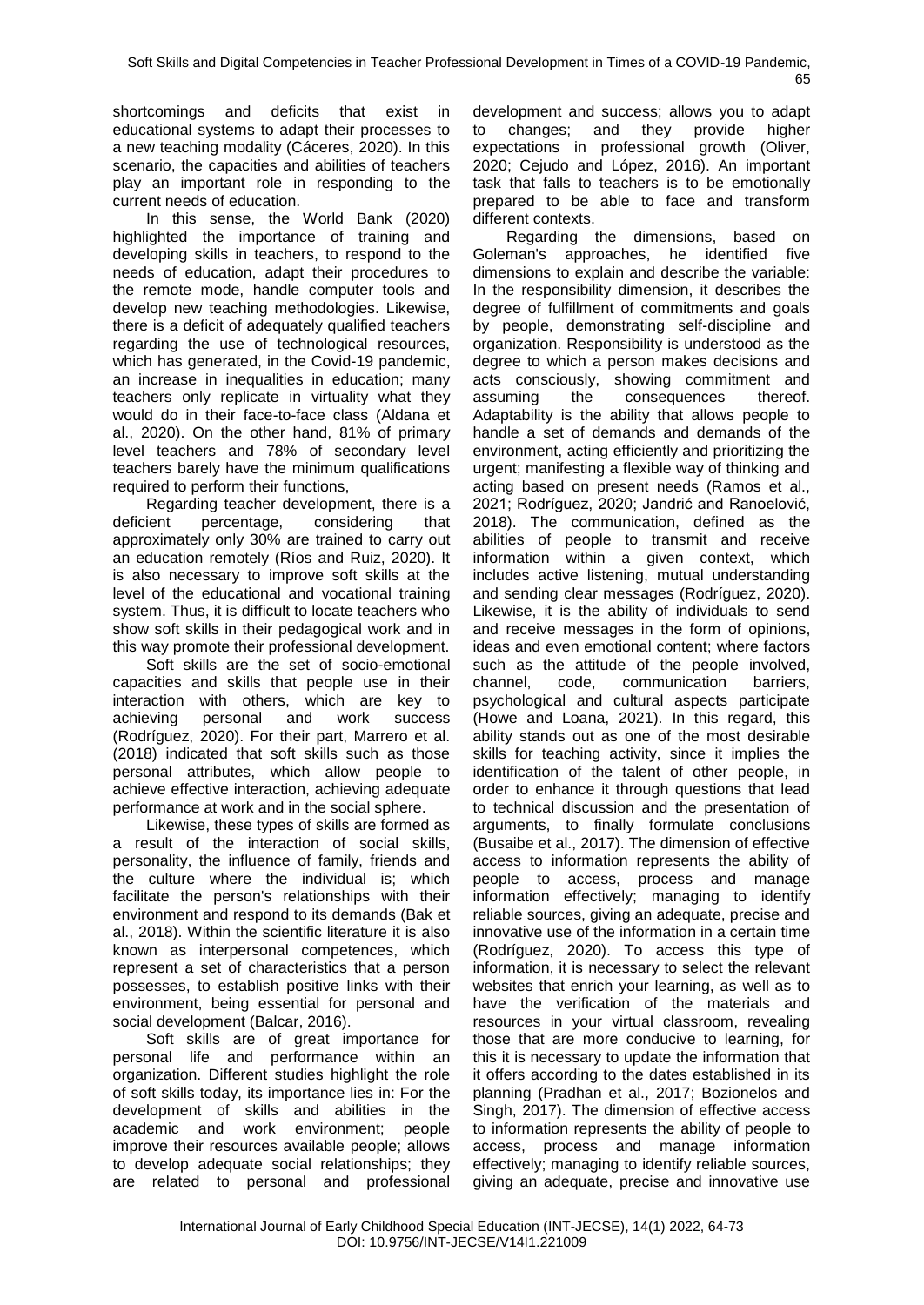of the information in a certain time (Rodríguez, 2020). In order to access this type of information, it is necessary to make a relevant selection of websites that enrich their learning, as well as to have the verification of the materials and resources in your virtual classroom, revealing those that are more conducive to learning, for this it is necessary to update the information that it offers according to the dates established in its planning (Pradhan et al., 2017; Bozionelos and Singh, 2017). The dimension of effective access to information represents the ability of people to access, process and manage information effectively; managing to identify reliable sources, giving an adequate, precise and innovative use of the information in a certain time (Rodríguez, 2020). In order to access this type of information, it is necessary to make a relevant selection of websites that enrich their learning, as well as to have the verification of the materials and resources in your virtual classroom, revealing those that are more conducive to learning, for this it is necessary to update the information that it offers according to the dates established in its planning (Pradhan et al., 2017; Bozionelos and Singh, 2017). Process and manage information effectively; managing to identify reliable sources, giving an adequate, precise and innovative use of the information in a certain time (Rodríguez, 2020). In order to access this type of information, it is necessary to make a relevant selection of websites that enrich their learning, as well as to have the verification of the materials and resources in your virtual classroom, revealing those that are more conducive to learning, for this it is necessary to update the information that it offers according to the dates established in its planning (Pradhan et al., 2017; Bozionelos and Singh, 2017). Process and manage information effectively; managing to identify reliable sources, giving an adequate, precise and innovative use of the information in a certain time (Rodríguez, 2020). To access this type of information, it is necessary to select the relevant websites that enrich your learning, as well as to have the verification of the materials and resources in your virtual classroom, revealing those that are more conducive to learning, for this it is necessary to update the information that it offers according to the dates established in its planning (Pradhan et al., 2017; Bozionelos and Singh, 2017).

Competencies are described as the set of knowledge, skills, personal resources and attitude that favor the development of an activity, and allow to achieve a goal successfully (Churchil, 2020). In this sense, digital competences describe the set of knowledge, skills and resources that allow the safe and beneficial use of information technologies in a given job (Tourón et al., 2018). Likewise,

Jackman et al. (2021) defined as the set of capacities and abilities that facilitates the use of any digital device, as well as its application in the communication process, to create and exchange content, solve problems of daily life and favor the development of people in educational or work environments. It is based on the theory called connectivism, it considers theoretical guidelines within the digital age, which were proposed. This perspective describes new scenarios of human action, where technology assumes a fundamental and significant role, which has transformed the different areas of people's lives (Altuna et al., 2017).

The importance of digital skills in teachers is that they provide users with knowledge and tools for the use of digital technologies in a useful and transformative way (García, 2019). According to Tourón et al. (2018) established the dimensions that make up digital skills are: The information and information literacy dimension, competencies that describe the knowledge, capacities and attitudes related to the identification, location, retrieval, storage, organization and storage of information of a digital nature, as well as also to describe the purpose and importance of it

Teacher professional development maintains that the teacher's knowledge, skills and attitudes are built from their actions, before which the professional reflects and makes decisions, attributing reflection as an important component in its development (Barros et al., 2020; Porras, 2020). In this sense, it is postulated that the teacher's reflection has a direct link with their professional development, allowing the construction of learning from experience (Galazzi et al., 2019). From this perspective, teacher professional development is considered a complex process where didactic, disciplinary and curricular competencies interact, which facilitate the role of the teacher in teaching-learning (Alarcón et al., 2020; Sánchez et al., 2018 ).

With regard to the epistemic basis of the study, the described theory is based on constructivism, from which the vision that the human being learns autonomously, at his own pace, through his active participation, forming content of his reality is maintained. From its interaction with the environment that surrounds it (Ortiz, 2015). Likewise, Porras (2020) described the technical pedagogical dimension, describes procedures related to continuous professional growth regarding the use of didactic resources to achieve learning processes, achievement capacities, to optimize learning; as well as for planning activities according to management commitments. The personal - social dimension describes procedures that the teacher performs to help their continuous development,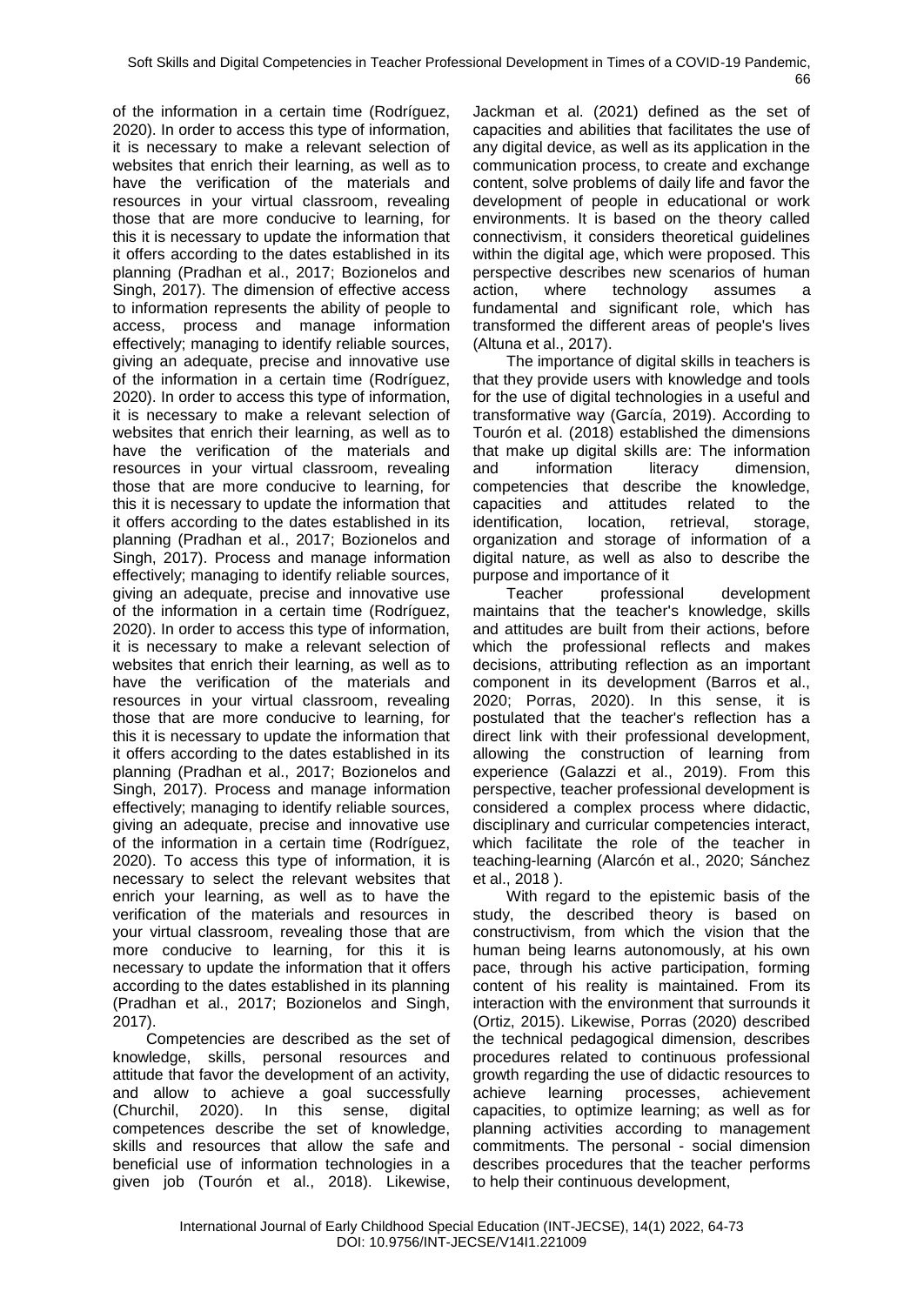## **Methodology**

It is circumscribed in a quantitative approach of non-experimental design, of a transectional cut, with a probabilistic sample, the population made up of 335 teachers and with the probabilistic sample, 180 teachers from a Network of 20 Public educational institutions were determined.

The instruments used were: For the soft skills variable, the validated instrument from the article by Rodríguez (2020) was used, obtaining a Cronbach's alpha coefficient of 0.850. For digital competences, the instrument of Tourón et al. (2018) obtaining a Cronbach's alpha coefficient of 0.951 and to establish the levels of teacher professional development, the validated instrument of Porras (2020) was used, obtaining a Cronbach's alpha coefficient of 0.919 indicating that the instruments are acceptable.

## **Results**

## *Descriptive Results Analysis*

For the description of the levels found in the variables

## *Table 1.*

| Levels |    | Soft skills |     | Responsibility |     |       |     | Adaptability   Communication | of others | Development | Effective<br>information<br>management |       |
|--------|----|-------------|-----|----------------|-----|-------|-----|------------------------------|-----------|-------------|----------------------------------------|-------|
|        | F  | %           | Е   | %              |     | %     | F   | %                            |           | %           |                                        | %     |
| Low    | 73 | 40.6        | 79  | 43.9           | 86  | 47.8  | 86  | 47.8                         | 97        | 53.9        | 76                                     | 42.2  |
| Half   | 78 | 43.3        | 72  | 40.0           | 66  | 36.7  | 59  | 32.8                         | 57        | 31.7        | 67                                     | 37.2  |
| High   | 29 | 16.1        | 29  | 16.1           | 28  | 15.6  | 35  | 19.4                         | 26        | 14.4        | 37                                     | 20.6  |
| Total  | 80 | 100.0       | 180 | 100.0          | 180 | 100.0 | 180 | 100.0                        | 180       | 100.0       | 180                                    | 100.0 |

*Results of the levels of soft skills and their dimensions*

It can be established in Table 1, about soft skills the teachers showed 40.6% of low level, 43.3% of medium level and 16.1% of high level. For responsibility, the teachers showed 43.9% of low level, 40% of medium level and 16.1% of high level. Regarding adaptability, teachers showed 47.8% of low level, 36.7% of medium level and 15.6% of high level. Regarding the communication dimension, the teachers showed

47.8% of low level, 32.8% of medium level and 19.4% of high level. Likewise, the development of others, teachers showed 53.9% of low level, 31.7% of medium level and 14.4% of high level. Regarding the effective management of information, the teachers showed 42.2% of low level, 37.2% of medium level and 20.6% of high level.

# *Table 2.*

*Results of the levels of digital competences and their dimensions*

| Levels      | Digital<br>skills |       | Information | management |     | Communication<br>and collaboration | Creation of<br>digital content |       | Security |               |     | Problem<br>resolution |  |
|-------------|-------------------|-------|-------------|------------|-----|------------------------------------|--------------------------------|-------|----------|---------------|-----|-----------------------|--|
|             |                   | %     |             | %          | F   | %                                  | F                              | %     | F        | $\frac{0}{0}$ | F   | %                     |  |
| Ineffective | 92                | 51.1  | 79          | 43.9       | 102 | 56.7                               | 109                            | 60.6  | 62       | 34.4          | 69  | 38.3                  |  |
| Half        | 76                | 42.2  | 75          | 41.7       | 56  | 31.1                               | 60                             | 33.3  | 89       | 49.4          | 86  | 47.8                  |  |
| Effective   | 12                | 6.7   | 26          | 14.4       | 22  | 12.2                               | eleven                         | 6.1   | 29       | 16.1          | 25  | 13.9                  |  |
| Total       | 180               | 100.0 | 80          | 100.0      | 180 | 100.0                              | 180                            | 100.0 | 180      | 100.0         | 180 | 100.0                 |  |

It can be established in Table 2, about digital competence, the teachers showed a 51.1% ineffective level, 42.2% average level and 6.7% effective level. In the information management dimension, teachers showed 43.9% of ineffective level, 41.7% of medium level and 14.4% of effective level. Regarding the communication and collaboration dimension, the teachers showed 56.7% ineffective level, 31.1%

intermediate level and 12.2% effective level. In relation to the creation of digital content, teachers showed a 60.6% ineffective level, 33.3% average level and 6.1% effective level. Regarding safety, teachers showed a 34.4% ineffective level, 49.4% average level and 16.1% effective level and finally problem solving, teachers showed a 38.3% ineffective level, 47.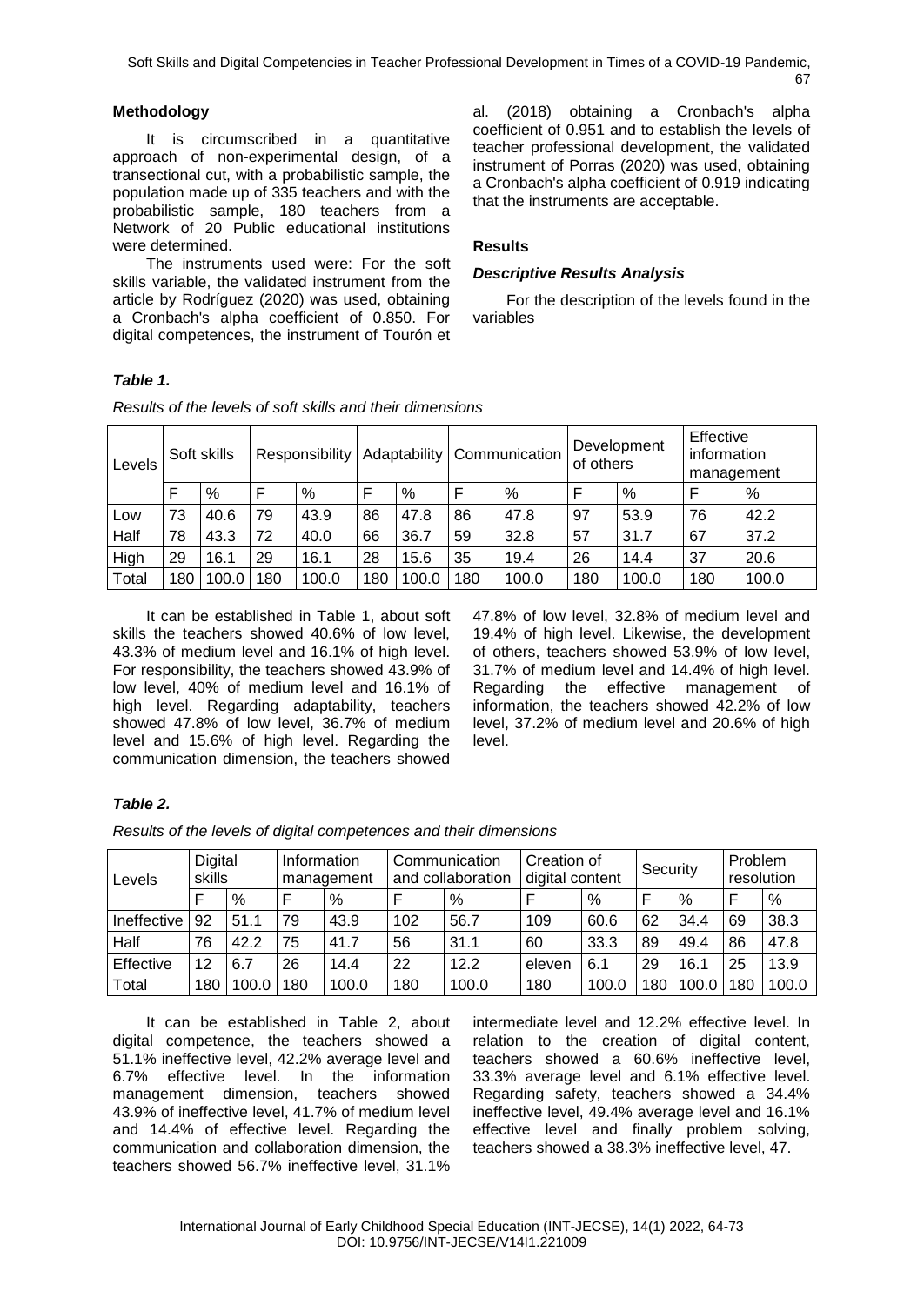#### *Table 3.*

|            |     |       |    | Pedagogical technician |     | Social person | Institutional |       |
|------------|-----|-------|----|------------------------|-----|---------------|---------------|-------|
| Levels     |     | %     | ┍  | %                      |     | %             |               | %     |
| Inadeguate | 73  | 40.6  | 74 | 41.1                   | 77  | 42.8          | 71            | 39.4  |
| Regular    | 65  | 36.1  | 53 | 29.4                   | 55  | 30.6          | 71            | 39.4  |
| Suitable   | 42  | 23.3  | 53 | 29.4                   | 48  | 26.7          | 38            | 21.1  |
| Total      | 180 | 100.0 | 80 | 100.0                  | 180 | 100.0         | 180           | 100.0 |

*Results of the levels of teacher professional development and their dimensions*

It can be established in Table 3, in terms of teacher professional development, 40.6% said it is of an inadequate level, 36.1% said it is of a regular level and 23.3% of an adequate level. Regarding the pedagogical technical dimension, 41.1% said it is of an inadequate level, 29.4%

said of a regular level and 29.3% of an adequate level. Regarding the personal social dimension, 42.8%, 30.6% of regular level and 26.7% of adequate level and as for the institutional level, 21.1% of adequate level.

# *Hypothesis Test Analysis*

## *Table 4.*

*Results from a fit of the model and R2 of soft skills and digital competence in teacher professional development* 

| Fit information for models  |         |  |      |  |                                                                                                                               |  |  |  |
|-----------------------------|---------|--|------|--|-------------------------------------------------------------------------------------------------------------------------------|--|--|--|
|                             |         |  |      |  |                                                                                                                               |  |  |  |
| Intersection only   201,906 |         |  |      |  | .669                                                                                                                          |  |  |  |
| 41.155                      | 160.751 |  | .000 |  | .416                                                                                                                          |  |  |  |
|                             |         |  |      |  | Pseudo R squared<br>Logarithm of likelihood -2   Chi squared   gl   S.I.G.   Cox and Snell   .591<br>l Nagelkerke<br>McFadden |  |  |  |

Table 4 showed that the plausibility test indicated that it is significant  $(x2 = 160.751; p)$  $<$ 0.05). Likewise, Nagelkerke = 0.669, which is why it is established that soft skills and digital

competence affect 66.9% in teacher professional development in times of a Covid-19 pandemic in the district of Independencia, 2021.

#### *Table 5.*

*Goodness of fit of soft skills and digital competence in teacher professional development*

| Goodness of fit       |                           |                 |      |  |  |  |  |  |
|-----------------------|---------------------------|-----------------|------|--|--|--|--|--|
|                       | Chi squared $ gl $ S.I.G. |                 |      |  |  |  |  |  |
| Pearson               | 13,254                    | 12 <sup>°</sup> | 351  |  |  |  |  |  |
| Deviation   11.098    |                           | 12 <sub>1</sub> | .521 |  |  |  |  |  |
| Link function: Logit. |                           |                 |      |  |  |  |  |  |

The deviation presented the result of x2  $=$  11,098, showing a p  $>$  0.05; Therefore, it is established that the ordinal logistic regression model considers soft skills and digital competence in teacher professional development, being valid and accepted.

#### *Table 6.*

*Estimation of the parameters of soft skills and digital competence in teacher professional development*

| <b>Parameter estimates</b> |                                                            |                        |      |        |    |        |                         |             |  |  |
|----------------------------|------------------------------------------------------------|------------------------|------|--------|----|--------|-------------------------|-------------|--|--|
|                            |                                                            | Dev. Error<br>Estimate |      | Wald   |    | S.I.G. | 95% confidence interval |             |  |  |
|                            |                                                            |                        |      |        | gl |        | Lower limit             | Upper limit |  |  |
| Threshold                  | [Des_pro = $1$ ]                                           | $-7.009$               | .990 | 50,097 |    | .000   | $-8.949$                | $-5.068$    |  |  |
|                            | $\mathsf{Des\_pro} = 2$                                    | $-3.804$               | .874 | 18.944 |    | .000   | $-5.517$                | $-2,091$    |  |  |
|                            | $[Hab B = 1]$                                              | $-6,560$               | .733 | 80,193 |    | ,000   | $-7,995$                | $-5.124$    |  |  |
|                            | $Room B = 21$                                              | $-3,263$               | .615 | 28,110 |    | ,000   | $-4.469$                | $-2,057$    |  |  |
| Location                   | $[Hab B = 3]$                                              | 0a                     |      |        | 0  |        |                         |             |  |  |
|                            | $[Com\_dig = 1]$                                           | $-2.504$               | .731 | 11,735 |    | .001   | $-3.937$                | $-1,071$    |  |  |
|                            | Com dig = 21                                               | $-1.710$               | .721 | 5,619  |    | .018   | $-3.123$                | $-0.296$    |  |  |
|                            | $[Com$ dig = 3] $\vert$                                    | 0a                     | ٠    | ٠      | 0  |        | ٠                       |             |  |  |
|                            | Link function: Logit.                                      |                        |      |        |    |        |                         |             |  |  |
|                            | to. This parameter is set to zero because it is redundant. |                        |      |        |    |        |                         |             |  |  |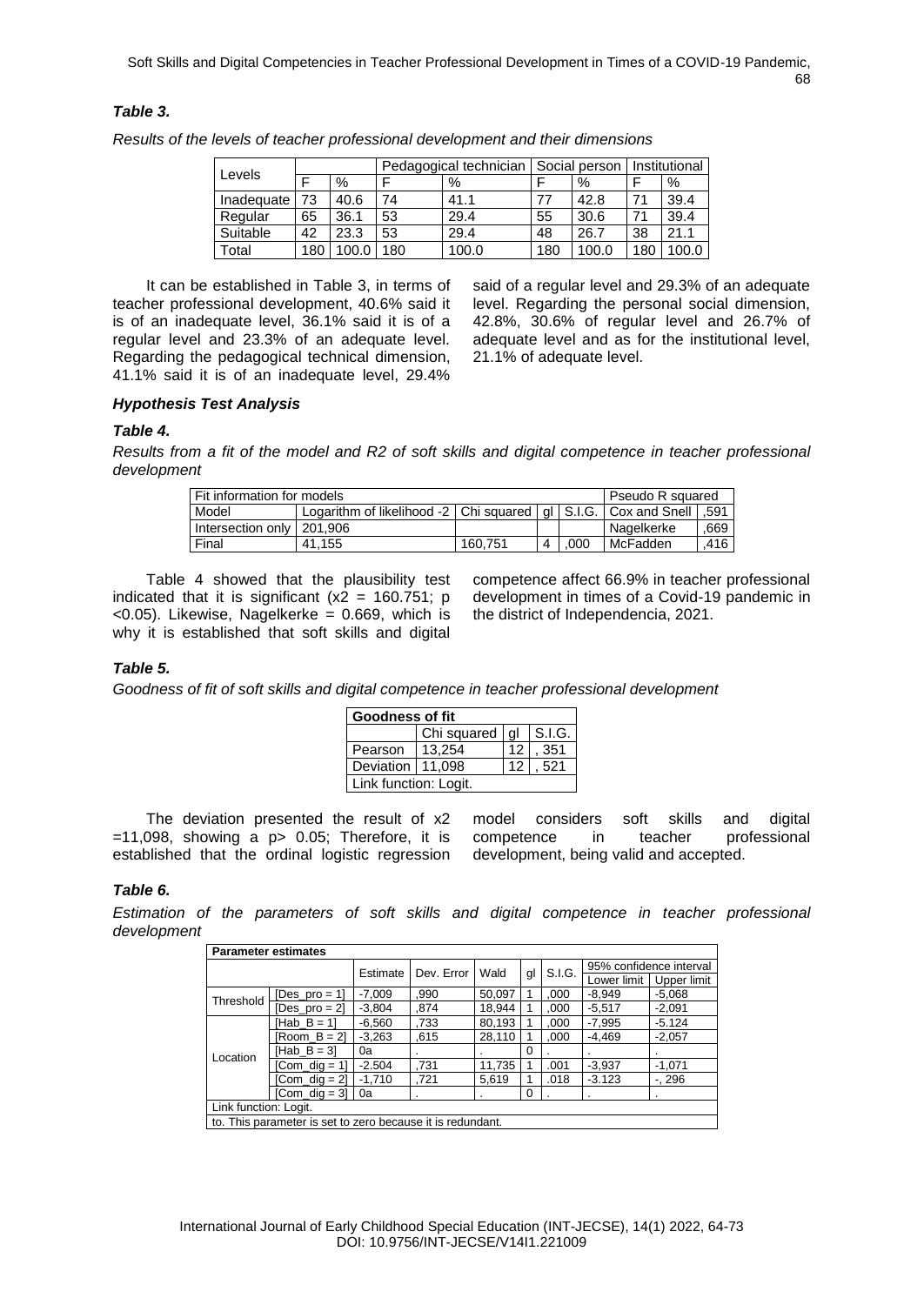In table 6, it was evidenced that soft skills predict in teacher professional development, due to Wald =80,193;  $p = 0.000$  <0.05.

## *Checking the Specific Hypotheses*

## *Table 7.*

*Model fits and R2 of soft skills and digital competence in the dimensions teacher professional development*

| Pedagogical technical professional development dimension |                                           |             |      |        |                  |      |  |  |  |  |  |
|----------------------------------------------------------|-------------------------------------------|-------------|------|--------|------------------|------|--|--|--|--|--|
| Fit information for models                               |                                           |             |      |        | Pseudo R squared |      |  |  |  |  |  |
| Model                                                    | Logarithm of likelihood -2                | Chi squared | gl   | S.I.G. | Cox and Snell    | ,486 |  |  |  |  |  |
| Intersection only                                        | 165,705<br>Nagelkerke                     |             |      | ,549   |                  |      |  |  |  |  |  |
| Final                                                    | McFadden<br>119,892<br>45,814<br>000<br>4 |             | ,307 |        |                  |      |  |  |  |  |  |
|                                                          | Social personal development dimension     |             |      |        |                  |      |  |  |  |  |  |
| Fit information for models<br>Pseudo R squared           |                                           |             |      |        |                  |      |  |  |  |  |  |
| Model                                                    | Logarithm of likelihood -2   Chi squared  |             | al   | S.I.G. | Cox and Snell    | ,496 |  |  |  |  |  |
| Intersection only                                        | 167,162                                   |             |      |        | Nagelkerke       | ,561 |  |  |  |  |  |
| Final                                                    | 43,921                                    | 123,241     | 4    | ,000   | McFadden         | ,318 |  |  |  |  |  |
|                                                          | Institutional development dimension       |             |      |        |                  |      |  |  |  |  |  |
| Fit information for models                               |                                           |             |      |        | Pseudo R squared |      |  |  |  |  |  |
| Model                                                    | Logarithm of likelihood -2                | Chi squared | gl   | S.I.G. | Cox and Snell    | ,611 |  |  |  |  |  |
| Intersection only                                        | 217,372                                   |             |      |        | Nagelkerke       | ,693 |  |  |  |  |  |
| Final                                                    | 47,635                                    | 169.738     | 4    | .000   | McFadden         | ,444 |  |  |  |  |  |

In Table 7, the likelihood test indicated that it is significant (x2 =119,892; 123,241 and 169,738 with p <0.05) in the technical pedagogical, social personal and institutional dimensions of professional development, respectively. Likewise, soft skills and digital competence significantly affect the technical pedagogical dimensions Nagelkerke = 0.549 with 54.9%; in the personal social dimension, Nagelkerke = 0.561 with 56.1%; and institutional professional development, Nagelkerke = 0.693 with 69.3%; Therefore, it is established that soft skills and digital competence affect the dimensions of teacher professional development in times of a Covid-19 pandemic in the district of Independencia, 2021.

## **Discussion**

The study, after testing the hypotheses, found the following results: Soft skills and digital competences significantly affect teacher professional development in times of a Covid-19 pandemic, since Nagelkerke = 0.669, which is why it is established that the skills soft skills and digital competence affect 66.9% in teacher professional development and of the predictor variables, soft skills affect teacher professional development, due to Wald =  $80,193$ ;  $p = 0.000$ <0.05, in times of a Covid-19 pandemic in the district of Independencia, 2021. Interpreted as a higher level of soft skills and digital skills, there

are better levels of professional development or a lower level of soft skills and digital skills, lower levels of professional development are presented. Establishing that through these skills people solve problems, cope with difficulties, develop their activities effectively, understand the emotional states of others and tolerate stressful or adverse situations (Seymour et al., 2017).

In this regard, Rodríguez (2020) concluded that soft skills influence 70% in the professional development of teachers. Soft skills are positively related to teacher development, responsibility, adaptability, and the development of others. Likewise, these types of skills are formed as a result of the interaction of social skills, personality, the influence of family, friends and the culture where the individual is; which facilitate the person's relationships with their environment and respond to its demands (Bak et al., 2018).

Likewise, Marrero et al. (2018) defined soft skills as those personal attributes that allow people to achieve effective interaction, achieving adequate performance at work and in the social sphere. In addition, he agreed with Guizado et al. (2019) expressed that, in terms of digital competence and teacher professional development, it is advisable to join forces and the focus should be reflected from academic training so that basic information and communication technologies can be mastered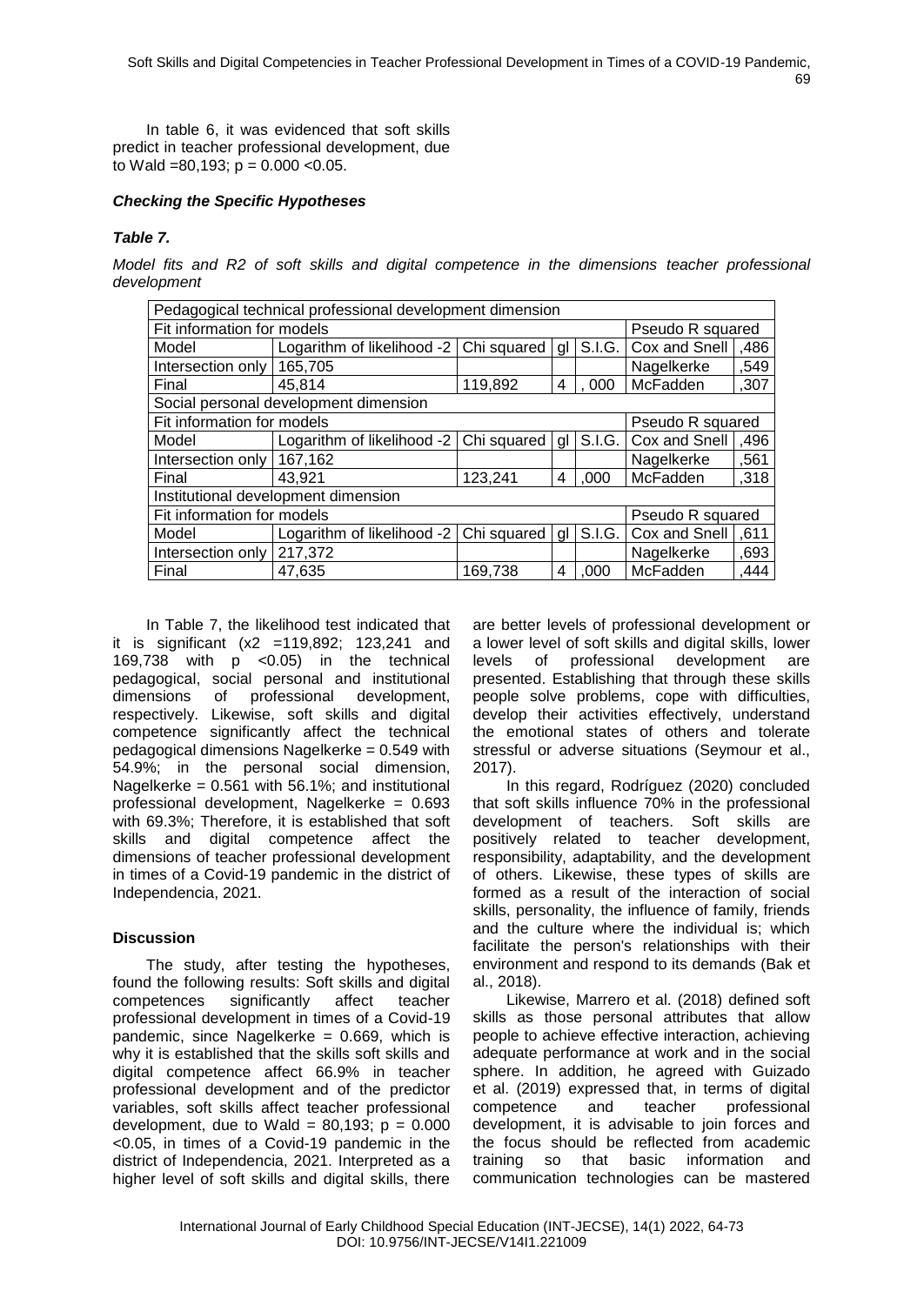and thus develop the digital skills that are required and that they achieve a full knowledge of those digital skills that are required and that they achieve a full knowledge of those skills for their professional performance,

Digital competences presented levels of digital competence, coinciding with, Benavente-Vera et al. (2021) developed an investigation with the purpose of demonstrating the effectiveness of a program in the development of digital competences. It was concluded that teachers must be trained to use technological and pedagogical tools in a theoretical and practical way, which will allow them to develop skills and abilities. Likewise, Pozú et al. (2020) stated that education faces as one of its great challenges the integration of technological resources in the teaching-learning process and the development of teachers in the use of these resources.

In the soft skills levels, it was found that the teachers showed 40.6% of low level, 43.3% of medium level and 16.1% of high level, in this regard, Rodríguez et al. (2021) found low levels of soft skills and likewise, they represent an influential factor in the professional development of teachers. Concluding that soft skills have a decisive influence on the personal and professional development of teachers, which allow them to adapt to current demands, social and emotional aspects of students, to new technologies and methodologies. Likewise, Rendón (2019) found that there is a direct relationship between the socio-emotional intelligence variable and teacher training, this being an important factor in professional development.

Regarding teacher professional development, most of the country's educational institutions have scarce technological resources; where teachers have limitations to make use of technological tools for education, this has been evidenced as a major problem as a result of the Covid-19 pandemic (Mendoza, 2020) Coinciding with the fact that there is a deficit of adequately qualified teachers with respect to use of technological resources, which has generated an increase in inequalities in education in the Covid-19 pandemic; many teachers only replicate in virtuality what they would do in their face-to-face class (Aldana et al., 2020). On the other hand, teachers barely have the minimum qualifications required to perform their functions,

Likewise, in the first specific hypothesis, the study found that soft skills and digital competence significantly affect the professional development of the teacher's technical pedagogical dimension in times of a Covid-19 pandemic, since Nagelkerke = 0.549, therefore It is established that soft skills and digital competence affect 54.9% in the technical

pedagogical professional development of the teacher in times of pandemic by Covid-19 of the district of Independencia, 2021. Interpreting as a higher level of soft skills and digital competences is they present better levels of pedagogical technical professional development or at a lower level of soft skills and digital competences, there are lower levels of pedagogical technical professional development.

Coinciding with the study by Mello et al. (2018) stated that, the practices of teachers to achieve and improve their skills in the management of Information Technologies, must be carried out with a pedagogical sense and thus give the possibility of new forms of teaching and learning in students using their digital skills for their renewed pedagogical work. The pedagogical technical aspect establishes that teacher professional development represents a complex, dynamic, flexible, open and learning-oriented process that goes far beyond the accumulation of knowledge and knowledge (Chen, 2018). This process is determined by significant experiences that are presented in professional and personal practice, which provoke reflection and transformation of the profile as a teacher (Chaaban and Sawalhi, 2020). Procedures related to continuous professional growth are described regarding the use of didactic resources to achieve learning processes, achievement capacities, to optimize learning; as well as for planning activities according to management commitments (Porras, 2020). On the other hand, he argued that this dimension also includes autonomous and active participation in significant professional development activities, related to the needs and demands of the educational environment (Barros et al., 2020). As well as for planning activities according to management commitments (Porras, 2020). On the other hand, he argued that this dimension also includes autonomous and active participation in significant professional development activities, related to the needs and demands of the educational environment (Barros et al., 2020). As well as for planning activities according to management commitments (Porras, 2020). On the other hand, he argued that this dimension also includes autonomous and active participation in significant professional development activities, related to the needs and demands of the educational environment (Barros et al., 2020).

Likewise, it was found that soft skills and digital competence significantly affect the professional development of the teacher's personal social dimension in times of a Covid-19 pandemic, since Nagelkerke =  $0.561$ , which is why it is established that the skills Soft skills and digital competence have a 56.1% impact on personal social development in times of the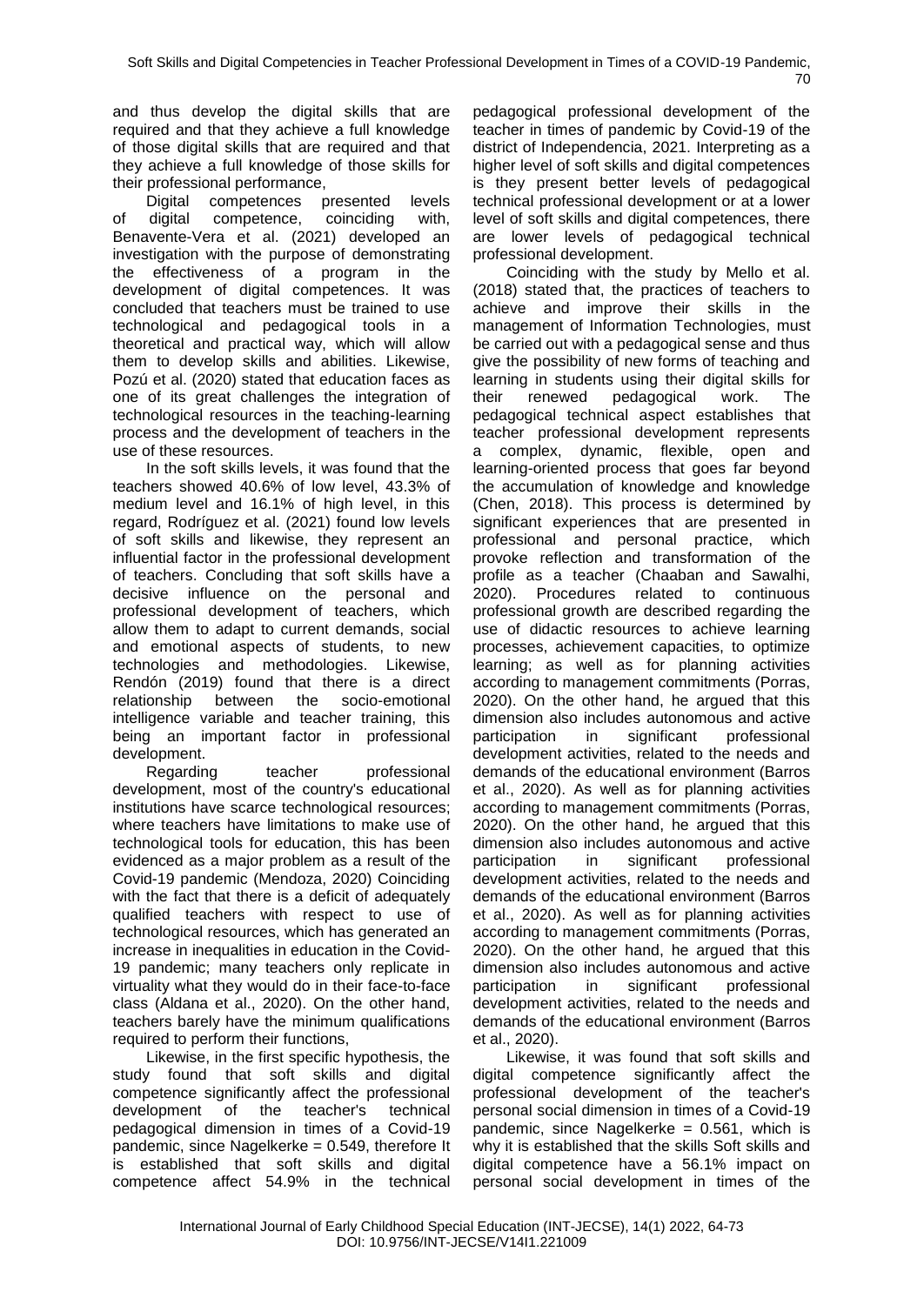Covid-19 pandemic in the district of Independencia, 2021. Interpreted as a higher level of soft skills and digital skills, there are better levels of social professional development or lower level of soft skills and digital competences, there are lower levels of social professional development. Theoretically coinciding with the personal-social dimension, describes procedures that the teacher performs to help their continuous development, in aspects related to the identification and analysis of their difficulties to improve their performance, accepting the recommendations of others, acting safely and responsibly in the full development of their activities (Porras, 2020). The development of skills and personal attitudes that are essential to establish adequate links with others is described as part of their professional performance, which favors professional growth and good relationships within the institution.

It was also found that soft skills and digital competence significantly affect the institutional professional development of teachers in times of the Covid-19 pandemic of Independence, 2021, since Nagelkerke =  $0.693$ , which is why it is established that soft skills and Digital competence affects 69.3% in the institutional professional development of teachers in times of pandemic by Covid-19 of the district of Independencia, 2021.Interpreted as a higher level of soft skills and digital competences, there are better levels of institutional professional development or a lower level of soft skills and digital competences, lower levels of institutional professional development are presented and in this way the teacher assumes a guiding role within the training process in the educational institution where he works looking for a comprehensive training, therefore, assuming a certain model is to establish the foundations where the necessary strategies will be framed to be able to carry out the teaching-learning process according to the needs of the society in which it is develops (Pinto et al., 2019).Assuming a certain model is to establish the foundations where the necessary strategies will be framed to be able to carry out the teaching-learning process according to the needs of the society in which it is developed (Pinto et al., 2019). Assuming a certain model is to establish the foundations where the necessary strategies will be framed to be able to carry out the teaching-learning process according to the needs of the society in which it is developed (Pinto et al., 2019).

The institutional dimension describes procedures aimed at teacher development, with regard to participation, proactivity and professional innovation to strengthen the institution, showing high degrees of identity, collaborative work and commitment to the

institution (Porras, 2020). Describing procedures related to identity, involvement and teamwork, it consists of strengthening the teaching institutional life, accepting challenges of their functions and responsibilities (Barros et al., 2020). It describes the degree to which a teacher is involved in the fulfillment of institutional objectives, responding to the goals of school management, performing a shared work through participatory dialogue, to make decisions in favor of improving school management within their school.

# **Conclusions**

In this research it was concluded that soft skills and digital competence significantly affect teacher professional development in times of the Covid-19 pandemic of Independence, 2021, since Nagelkerke =  $0.669$ , which is why it is established that soft skills and competence digital influence 66.9% in teacher professional development and of the predictor variables, soft skills affect teacher professional development, due to Wald =  $80,193$ ;  $p = 0.000$  < 0.05, in times of a Covid-19 pandemic in the district of Independencia, 2021.

# **References**

- Alarcón, M., Oyanadel, C., Castro, P., & González, I. (2020). Subjective theories of teachers on instructional time management and classroom climate. *Technological information, 31*(5), 173-184. http://dx.doi.org/10.4067/S0718- 07642020000500173
- Aldana, E., Tafur, J., Gil, I., & Mejía, C. (2019). Pedagogical practice of entrepreneurship in higher education teachers at the University Educational Institution of Barranquia. *Venezuelan Archives of Pharmacology and Therapeutics, 38*(2), 8-23. https://www.redalyc.org/articulo.oa?id=5596 4524002
- Altuna, J., Martínez De Morentin, J., & Amenabar, N. (2017). Teaching-learning theories and Internet resources: their confluence in primary schools 1. *Estudios sobre Educación, 33,* 145-167. https://doi.org/10.15581/004.33.145-167
- Bak, O., Jordan, C., & Midgley, J. (2018). The adoption of soft skills in supply chain and understanding their current role in supply chain management skills agenda: A UK perspective. *Benchmarking, 26*(3), 1063-1079.
	- http://dx.doi.org/10.1108/BIJ-05-2018-0118
- Balcar, J. (2016). Is it better to invest in hard or soft skills? *The Economic and Labor Relations Review, 27*(4), 453-470.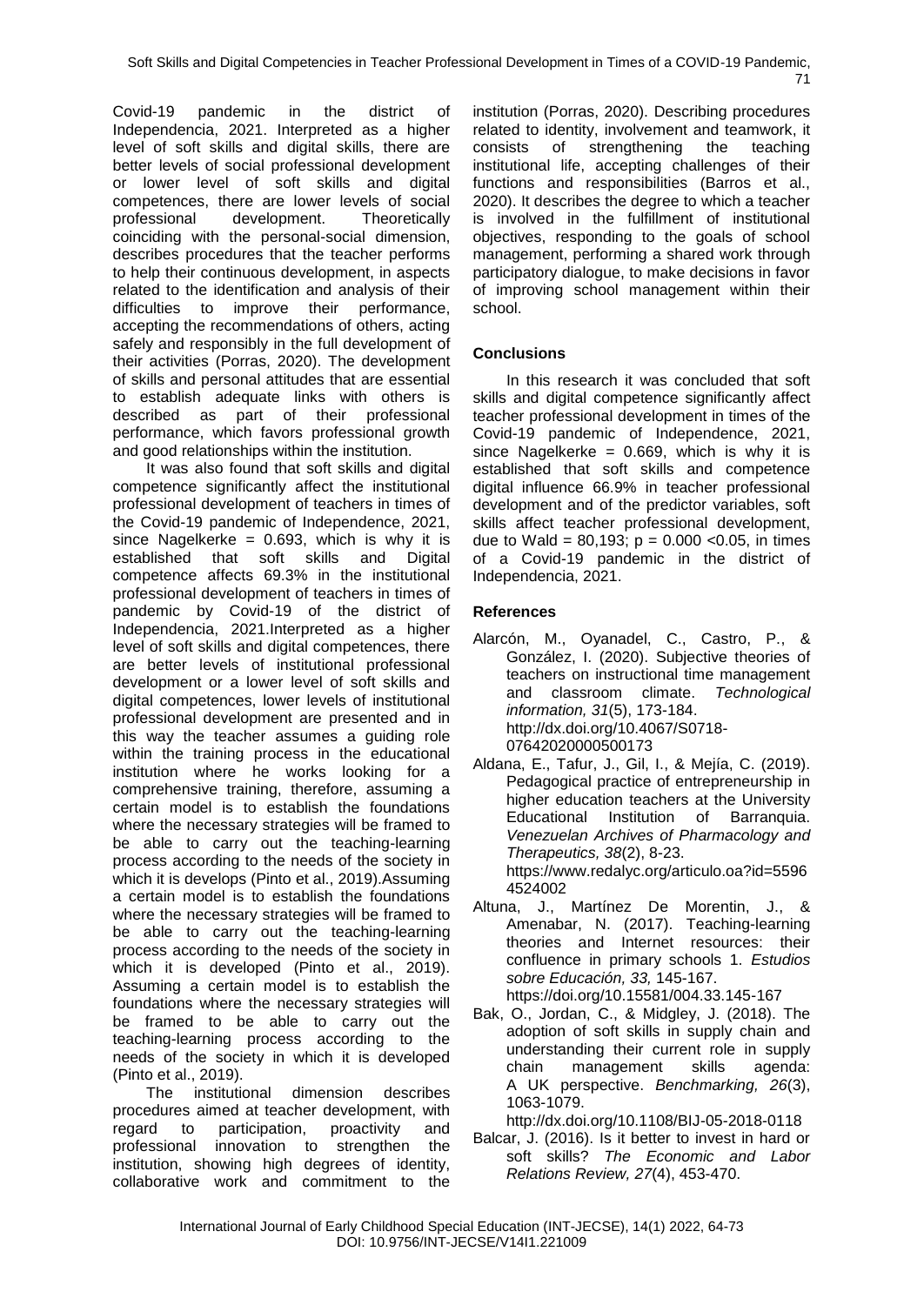http://dx.doi.org/10.1177/103530461667461 3

- World Bank. (2020). COVID-19: Impact on Education and Public Policy Responses. World Bank Group. https://openknowledge.worldbank.org/handl e/10986/33696
- Barros, M., Paschoal, J., Vicentini, D., Almeida, J., Ferreira, A., & Barros, P. (2020). The theory and practice relationship in teacher training: a condition for pedagogical work. *Ibero-American Journal of Estudos Em Educação, 15*(1), 305–318. https://doi.org/10.21723/RIAEE.V15I1.1330 3
- Benavente-Vera, S., Flores, M., Guizado, F., & Núñez, L. (2021). Development of teachers' digital skills through 2020 intervention programs. *Purposes and Representations, 9*(1).

https://doi.org/10.20511/PYR2021.V9N1.10  $34$ 

- Bozionelos, N., & Singh, S. (2017). The relationship of emotional intelligence with task and contextual performance: more than it meets the linear eye. *Personality and Individual Differences, 116,* 206-211. http://dx.doi.org/10.1016/j.paid.2017.04.059
- Busaibe, L., Singh, S., Ahmad, S., & Gaur, S. (2017). Determinants of organizational innovation: a framework. *Gender in Management, An International Journal, 32*(8), 578-589.

https://www.emerald.com/insight/content/doi /10.1108/GM-01-2017-0007/full/html

- Cáceres, I. (2020). Education in the current pandemic scenario. *Utopia and Praxis Latinoamericana, 25*(5). https://www.redalyc.org/articulo.oa?id=2796 3984001
- Cejudo, J., & López, M. (2016). Importance of emotional intelligence in teaching practice: a study with teachers. *Educational Psychology, 23*(1), 29-36. https://doi.org/10.1016/j.pse.2016.11.001
- Chaaban, Y., & Sawalhi, R. (2020). Student teachers' development as teacher leaders during the practicum experience. *Journal of Applied Research in Higher Education, 12*(5), 927-942.

https://www.proquest.com/docview/2533830 707

- Chen, M. (2018). A Case Study of Teacher Professional Development on Post-teacher Professional Development Evaluation Age: Backing to the People and Learning. *Journal of Education Research, 293,* 18-35. https://www.proquest.com/docview/2131137 623
- Churchill, N. (2020). Development of students' digital literacy skills through digital

storytelling with mobile devices. *Educational Media International, 57*(3), 271-284. https://doi.org/10.1080/09523987.2020.183 3680

- García, L. (2019). Need for a digital education in a digital world. *Ibero-American Journal of Distance Education, 22*(2), 9-22. http://dx.doi.org/10.5944/ried.22.2.23911
- González, C., & Cruzat, M. (2019). Educational innovation: The experience of pedagogical careers at the University of Los Lagos, Chile. *Education, 28*(55), 103-122. https://doi.org/10.18800/educacion.201902. 005
- Guizado, F., Menacho, I., & Salvatierra, A. (2019). Digital competence and professional development of teachers from two regular basic education institutions in the Los Olivos district, Lima-Peru. *Hamut'ay, 6*(1), 54-70.

http://dx.doi.org/10.21503/hamu.v6i1.1574

Howe, W., & Loana, C. (2021). Exploring the associations between debate participation, communication competence, communication apprehension, and argumentativeness with a global sample. *Argumentation and Advocacy, 57*(2), 113-122. https://doi.org/10.1080/10511431.2021.189

7274

Jackman, J., Gentile, D., Nam-Joon, C., & Park Y. (2021). Addressing the digital skills gap for future education. *Nature Human Behavior, 5*(5), 542-545.

https://doi.org/10.1038/s41562-021-01074-z

- Jandrić, M., & Ranðelović, S. (2018). Adaptability of the workforce in Europe - changing skills in the digital era. *Rijeka, 36*(2), 757-776. http://dx.doi.org/10.18045/zbefri.2018.2.757
- Marrero, O., Mohamed, R., & Xifra, J. (2018). Soft skills: necessary for the integral formation of the university student. *EcoCiencia, 5,* 1-18.

https://doi.org/10.21855/ecociencia.50.144

- Mello, M. (2018). *The integration of ICT as a way to optimize the teaching-learning process in higher evaluation in Colombia.* (Doctoral Thesis, University of Alicante, Colombia). https://rua.ua.es/dspace/bitstream/10045/80 508/1/tesis\_myriam\_melo\_hernandez.pdf
- Mendoza, L. (2020). What the pandemic taught us about distance education. *Latin American Journal of Educational Studies, 50*(1), 343-352. https://doi.org/10.48102/rlee.2020.50.ESPE

CIAL.119 Oliver, T. (2020). The Importance of Subordinate Emotional Intelligence Development in the Workplace. *The International Trade Journal, 34*(1), 162-172.